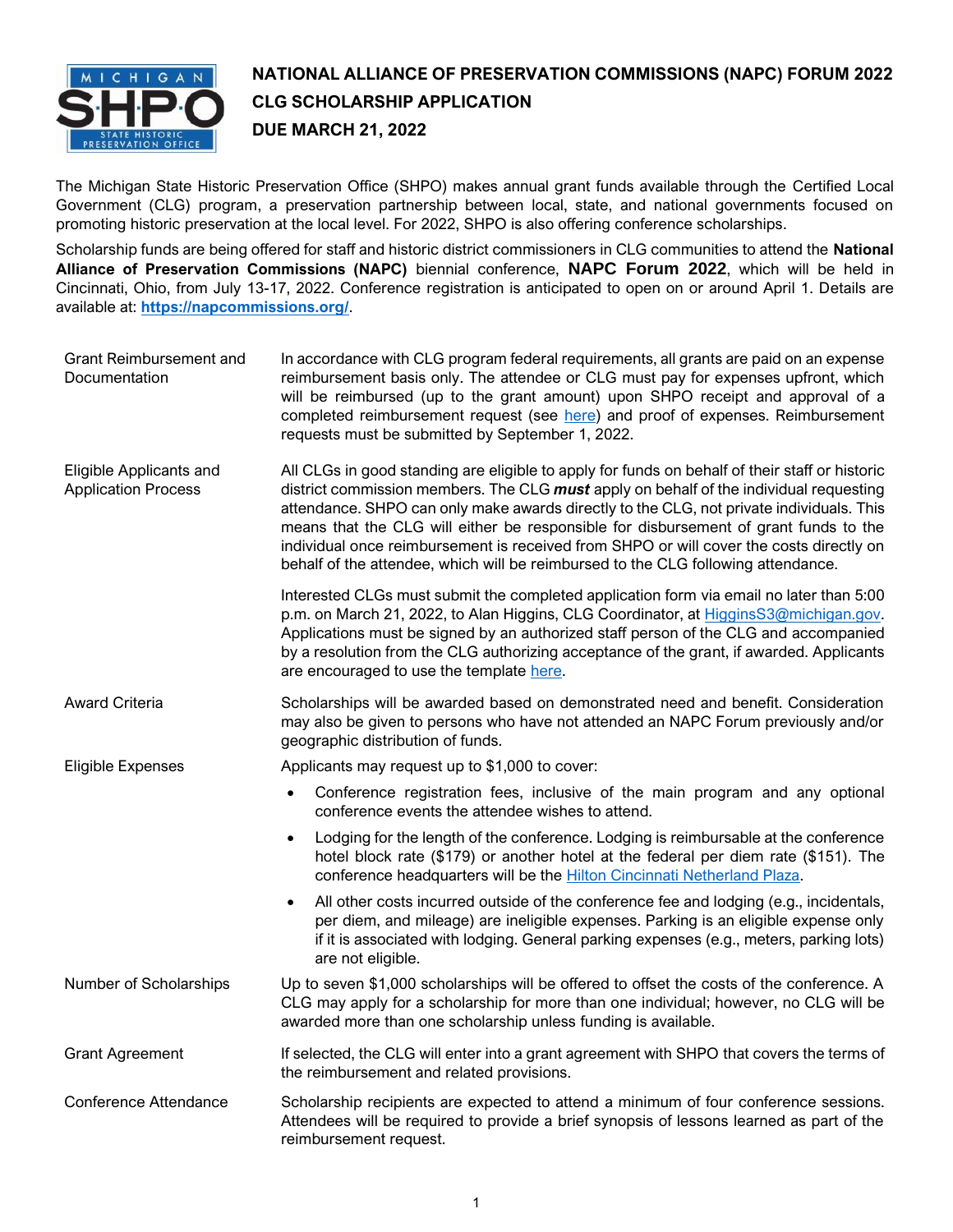

# **NATIONAL ALLIANCE OF PRESERVATION COMMISSIONS (NAPC) FORUM 2022 CLG SCHOLARSHIP APPLICATION DUE MARCH 21, 2022**

## **1. Applicant Information**

| Name of Certified Local Government                                       |                                               | <b>Contact Name/Title</b>            |  |                           |  |
|--------------------------------------------------------------------------|-----------------------------------------------|--------------------------------------|--|---------------------------|--|
|                                                                          |                                               |                                      |  |                           |  |
| <b>Mailing Address</b>                                                   |                                               |                                      |  |                           |  |
| <b>Email Address</b>                                                     |                                               | <b>Phone Number</b>                  |  |                           |  |
| <b>Attendee Information</b><br>$2_{-}$                                   |                                               |                                      |  |                           |  |
| Name of Person Seeking Scholarship                                       | Community Role (e.g., CLG staff or HDC chair) |                                      |  |                           |  |
| How long have you served in this role?<br>If a commissioner, term dates: |                                               | Have you attended NAPC Forum before? |  |                           |  |
|                                                                          |                                               | $\Box$ Yes $\blacksquare$ No         |  | If yes, most recent year: |  |
| 3. Scholarship Request                                                   |                                               |                                      |  |                           |  |
|                                                                          |                                               |                                      |  |                           |  |
| How will reimbursable expenses be paid upfront for the attendee?         |                                               |                                      |  |                           |  |
| $\Box$ Personal funds $\Box$ Municipal funds $\Box$ Other:               |                                               |                                      |  |                           |  |

### **Attendee Verification**

I understand that if selected for a scholarship that I will be required to prepare a brief summary of NAPC Forum sessions attended and provide eligible receipts in order to be reimbursed from SHPO.

Date

\_\_\_\_\_\_\_\_\_\_\_\_\_\_\_\_\_\_\_\_\_\_\_\_\_\_\_\_\_\_\_\_\_\_\_

Signature of Attendee

\_\_\_\_\_\_\_\_\_\_\_\_\_\_\_\_\_\_\_\_\_\_\_\_\_\_\_\_\_\_\_\_\_\_\_\_\_\_\_\_\_\_\_\_\_\_\_\_\_\_\_\_\_\_\_\_\_\_\_\_\_\_\_\_

### **CLG Verification**

We understand that the CLG will, if selected, enter into a grant agreement with SHPO. In accordance with the grant agreement, the CLG scholarship will paid on an expense reimbursement basis only.

We understand that the CLG or applicant will be required to pay for expenses upfront and submit the reimbursement request form and proof of expenses to SHPO no later than September 1, 2022. The CLG will be responsible for receiving reimbursement from SHPO and distributing funds to the attendee accordingly. SHPO will not make direct payments to private individuals.

| Signature of CLG Contact            | Date         |  |  |
|-------------------------------------|--------------|--|--|
| Signature of Authorized Official    | Date         |  |  |
| Printed Name of Authorized Official | <b>Title</b> |  |  |